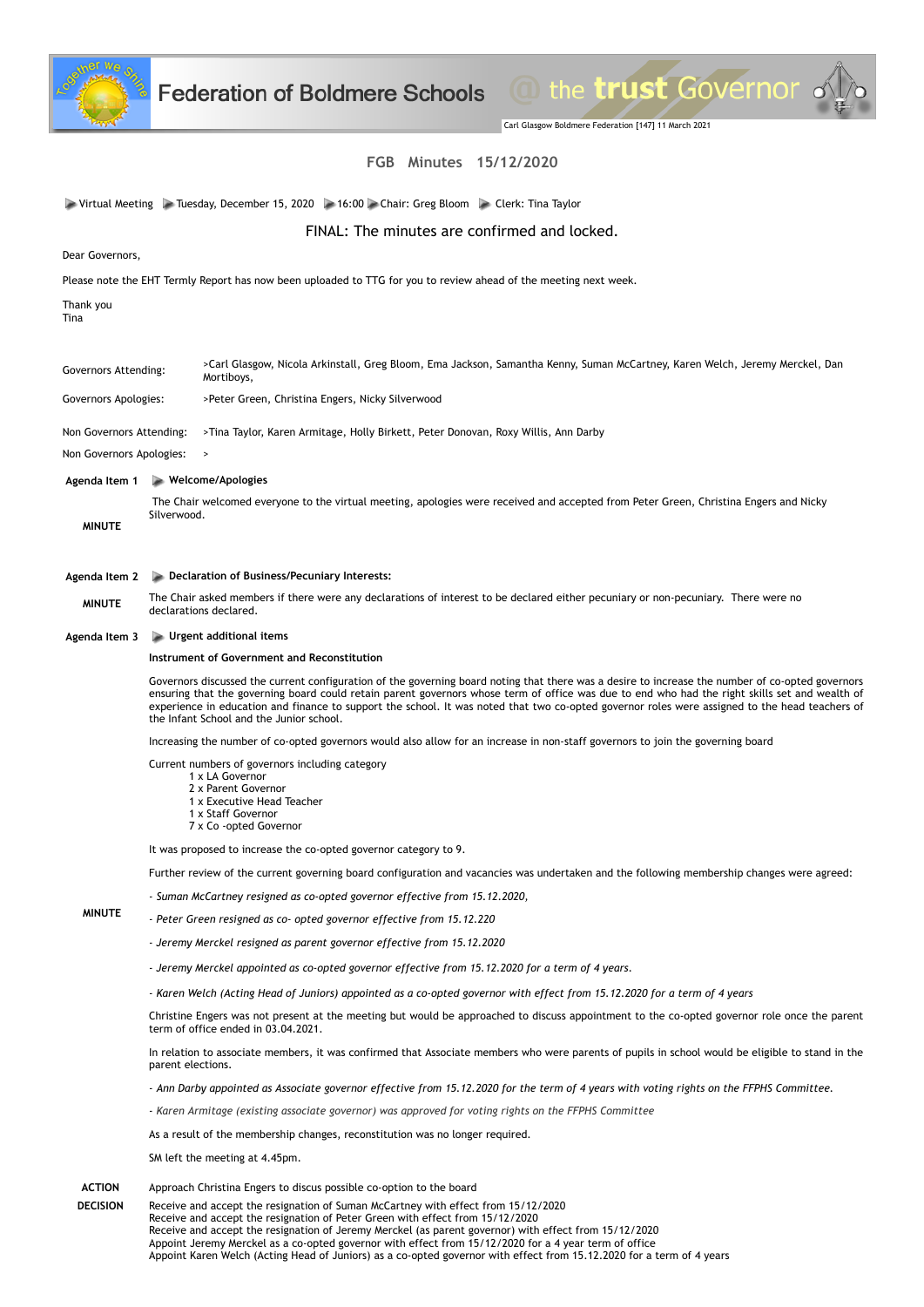Appoint Ann Darby as an Associate Governor with effect from 15/12/2020 for a four year term of office Grant voting rights to Ann Darby for the FFPHS committee Grant voting rights to Karen Armitage for the FFPHS committee

#### **Agenda Item 4 Membership Update**

The current membership of the board, following the changes agreed, was outlined below. It was agreed that the parent governor vacancy would be advertised in the Spring term.

| LA $(1)$                  | End of Office |
|---------------------------|---------------|
| Mr D Mortiboys            | 10/02/2023    |
| Parents (2)               | End of Office |
| Mrs C Engers              | 03/04/2021    |
| <b>VACANCY</b>            |               |
| Executive Headteacher (1) | End of Office |
| Mr C Glasgow              | Ex-Officio    |
| <b>Staff Governor (1)</b> | End of Office |
| Miss E Jackson            | 06/10/2023    |
| Co-opted (7)              | End of Office |
| Mr N Arkinstall           | 13/07/2023    |
| Mr G Bloom                | 13/07/2023    |
| <b>VACANCY</b>            |               |
| <b>VACANCY</b>            |               |
| Mrs S Kenny *STAFF        | 21/05/2021    |
| Mr J Merckel              | 14.12.2024    |
| Mrs K Welch * STAFF       | 14.12.2024    |
| <b>Associate Members</b>  | End of Office |
| Mrs K Armitage            | 10/02/2023    |
| Mrs H Birkett             | 08/04/2023    |
| Mr P Donovan              | 08/04/2023    |
| Mrs R Willis              | 08/04/2023    |
| Mrs A Darby               | 14.12.2024    |

**MINUTE**

**ACTION**  Parent governor vacancy to be advertised in the Spring term

# **Agenda Item 5 Minutes of the previous meeting held 24.09.2020 and matters arising**

Governors referred to the minutes of the previous meeting held on 24<sup>th</sup> September 2020 having being previously circulated and it was agreed that the minutes were read, confirmed and signed as a true and accurate record and to be kept in school for public record.

#### **MINUTE Matters Arising**

It was confirmed that a safeguarding update meeting would be arranged with CE to take place on 11/01/2021.

- **ACTION**  Safeguarding update to be arranged to take place on 11/01/2021
- **DECISION**  Approval of the minutes of the FGB meeting held on 24/09/2020

#### **Agenda Item 6 Committee Minutes and update (for information)**

**MINUTE** The following committee minutes had been circulated in advance of the meeting:

- FFPHS 04/11/2020
- E&S 18/11/2020

#### FFPHS Chair Update

Governors were provided with a finance summary report ahead of the meeting, DM provided a verbal update and noted that discussions regarding the 3-Year forecast were underway although the BCC deadline of the 18<sup>th</sup> December 2020 for responses was challenging.

A governor asked how the closure of school on Fridays impacted the budget, DM stated that the impact was minimal with the exception of the loss of income from the Busy Bodies wrap around provision.

In response to a governor query, it was confirmed that the Busy Bodies staff could not be furloughed.

The EHT noted that the school had applied for additional funds for COVID related expenses, however, these were not guaranteed, in addition the school had received five laptops for pupils in the Junior school from the DfE but no laptops had been received to date for the Infant school as they were not eligible to receive any laptops from the DfE as they have only made them available for pupils in years 3-6.

In response to a governor question, the COVID related expenses claims criteria was explained.

Governors discussed opportunities for income generation and cost savings, which would be explored by DM.

#### E&S Chair Update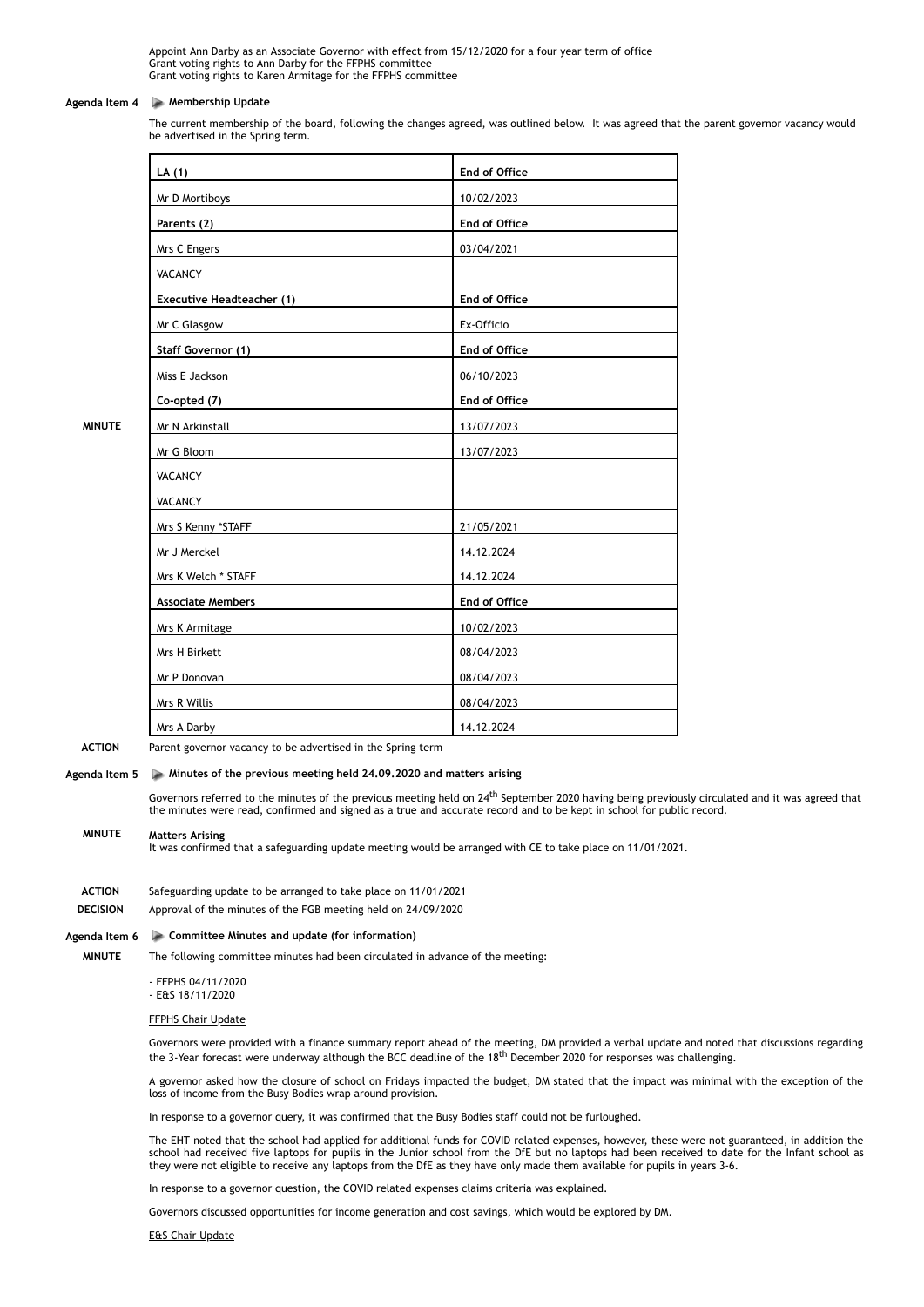NA provided a verbal update and noted the detailed reports received from the infant and junior school Headteachers. NA went on to acknowledge how hard staff were working and governors recognised the challenging working arrangements to ensure everyone was kept safe.

The Chair stated that despite initial concerns of an educational deficit due to children being out of education, the data showed that the deficit was not as significant as first feared, teachers had worked hard to ensure any educational gaps were addressed.

# **ACTION**  DM to explore opportunities for income generation **CHALLENGE How has the closure of school on Fridays impacted the budget? Could Busy Bodies staff be furloughed? Agenda Item 7 Review MINUTE** Business Interest Governors were reminded to update business interests on Trust Governor. Governor Contact Details Governors were reminded to update their contact details on Trust Governor. Code of Conduct Governors were reminded to update Trust Governor to confirm that they had read and understood the governing board code of conduct. Skills Audit Governors were reminded to complete and return the skills audit to the clerk not later than 08/01/2021. **ACTION**  Governors to update business interests on TTG Governors to update their contact details on TTG Governors to confirm that they have read and understood the governing board Code of Conduct on TTG Governors to complete and return skills audit questionnaire by 08/01/2021 **Agenda Item 8 Governing Board membership and Terms of Reference MINUTE** Membership The Governing Board Terms of Reference would be updated to reflect the agreed changes to the membership of the board. Review Committee Structure and Membership The Governing Board Terms of Reference would be updated to reflect the agreed changes to the committee structure and voting rights of associate governors. The updated Terms of Reference would be shared with governors on Trust Governor. Agreement of Executive Head Teachers virement and Expenditure Limit It was agreed the FFPHS Committee approve expenditure and virements of sums over £10,000 and sums below that amount be delegated to the Executive Head Teacher. **ACTION** Terms of Reference to be updated to reflect membership changes Updated Terms of Reference to be uploaded to TTG **DECISION** Approved that FFPHS Committee approve expenditure and virements of sums over £10,000 and sums below that amount be delegated to the HeadTeacher. **Agenda Item 9 Chair's business, actions and correspondence MINUTE** The Chair referred to the parent email regarding outdoor face coverings and subsequent chairs response for governor's information, there were no comments or questions. **Agenda Item 10 School Admissions Arrangements including agreement of PAN MINUTE** Governors were advised that the PAN was 90 per year group, all infant pupils wishing to transfer to juniors would be accepted, and the school would go over the agreed PAN to facilitate requests should the need arise, which was highly unlikely from experiences in previous transition years. If there were any additional in year applications priority would be given to additional need or LAC pupils. **Agenda Item 11 Receive EHT termly report MINUTE** The EHT referred to the Executive Head report to governors shared ahead of the meeting, the following highlights, comments and questions were recorded. · EYFS assessments, EYFS profiles to be completed for 20/21 with submissions to the LA no later than 25.06.21. **Primary assessments** KS1: Phonics and autumn term year two additional phonics checks would go ahead, an extended timetable had been agreed. SATs tests in RM and SPAG were non-statutory, teacher assessments in RWM would still go ahead, tests could be used to inform the assessments. There would be no teacher assessment in science. KS2: SATs in reading and maths and teacher assessments of writing would go head but the timetable would be extended by a week. · EGPS (SPAG) test would be non- statutory · Primary school data would not be published but would be used by Ofsted to judge school performance. · **Ofsted Update** Full, graded inspections would not resume until the summer term, monitoring inspections of schools judged inadequate would continue but would not resulting a grade. Emergency inspections would continue.

- · **DfE Contingency Framework: Education and child-care settings**
- Updated guidance from 27.11.20, replacing previous guidance on restrictions to education. The guidance would only be used as a last resort and required ministerial decision. If implemented it was likely that primary schools and early years would remain open, limitations may be put on attendance to accommodate vulnerable children and critical keyworker children.